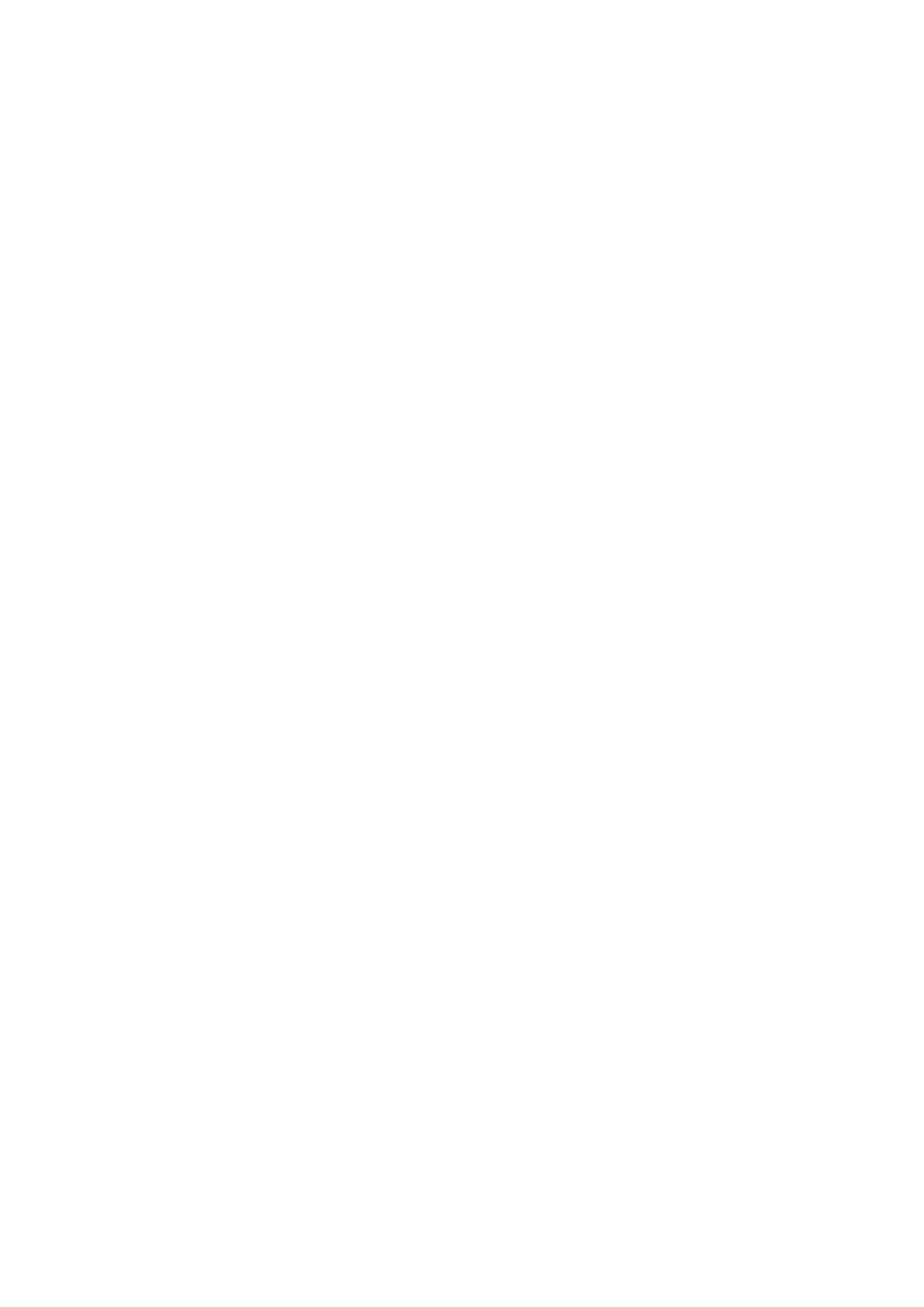# **STAFFING COMMITTEE**

**Thursday, 14th May, 2020**

Present:- Councillor Alam (in the Chair); Councillors Cowles, Read and Watson.

#### **26. DECLARATIONS OF INTEREST**

There were no declarations of interest.

#### **27. MINUTES OF THE MEETING HELD ON 2 MARCH 2020**

**Resolved: -** That subject to a minor text amendment, the Minutes of the meeting of the Staffing Committee held on 2 March 2020 be approved as a correct record of proceedings.

#### **28. TO CONSIDER WHETHER THE PRESS AND PUBLIC SHOULD BE EXCLUDED FROM THE MEETING DURING CONSIDERATION OF ANY PART OF THE AGENDA.**

There were no items that required the exclusion of the press or public.

### **29. TO DETERMINE ANY ITEM WHICH THE CHAIRMAN IS OF THE OPINION SHOULD BE CONSIDERED AS A MATTER OF URGENCY.**

There were no urgent items.

#### **30. RECRUITMENT OF STRATEGIC DIRECTOR, CHILDREN AND YOUNG PEOPLE'S SERVICES**

The Assistant Chief Executive submitted a report seeking approval to start the recruitment process to fill the vacant post of Strategic Director Children and Young People's Services for the process to be referred to the Senior Officer Appointments Panel to make the appointment.

It was noted that following the ill health of the Council's previous Strategic Director of Children and Young People's Services an interim Strategic Director had been appointed in November 2019. The report confirmed that following confirmation of the Strategic Director's ill health retirement, formal arrangements now needed to be made in order to fill the post on a permanent basis prior to the interim arrangements ending in October 2020. The officer's report provided an overview of the proposed recruitment process and it was noted that in response to the to COVID-19 pandemic that a modified recruitment protocol had been agreed and would be utilised if required that included the option to conduct the assessment stages of the recruitment process virtually.

**Resolved: -** That the request to fill the vacant post of Strategic Director Children and Young People's Services and to refer the process to the Senior Officer Appointments Panel to make the appointment, be approved.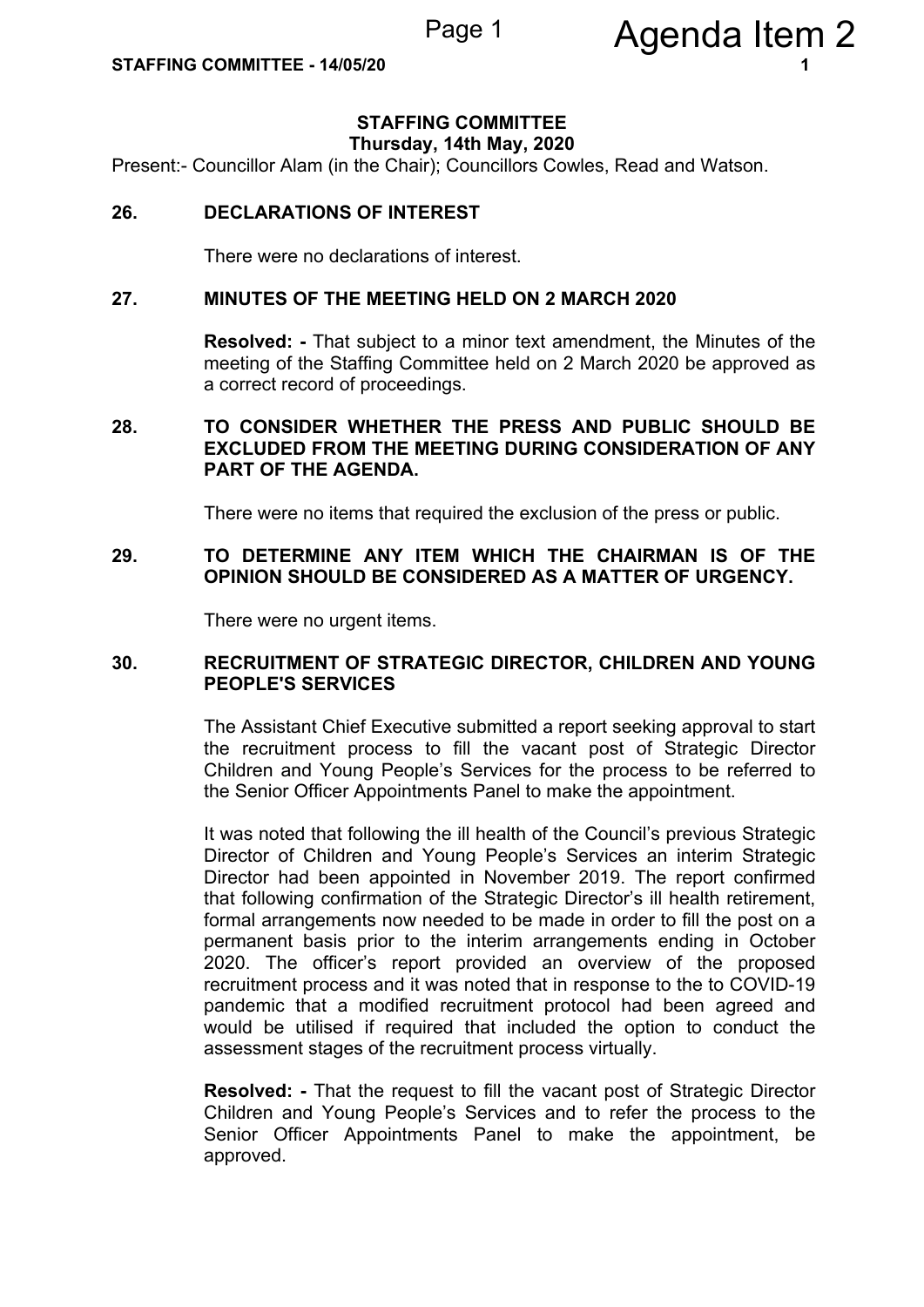

Public Report Staffing Committee

# **Committee Name and Date of Committee Meeting**

Staffing Committee – 20 July 2020

# **Report Title**

Recruitment of Assistant Chief Executive

### **Is this a Key Decision and has it been included on the Forward Plan?** No

**Strategic Director Approving Submission of the Report** Sharon Kemp, Chief Executive

### **Report Author(s)**

Lee Mann, Assistant Director HR & OD Lee.Mann@rotherham.gov.uk

#### **Ward(s) Affected** None

**Report Summary**

# **Recommendations**

That Staffing Committee approve the request to fill the vacant post of Assistant Chief Executive and refer the process to the Senior Officer Appointments Panel to make the appointment.

**List of Appendices Included**

None

# **Background Papers**

Localism Act 2011 Hutton Review of Fair Pay in the Public Sector Local Government Transparency Code 2015 Pay Policy Statement Officer Employment Procedure Rules

**Consideration by any other Council Committee, Scrutiny or Advisory Panel** None

**Council Approval Required** No

#### **Exempt from the Press and Public** No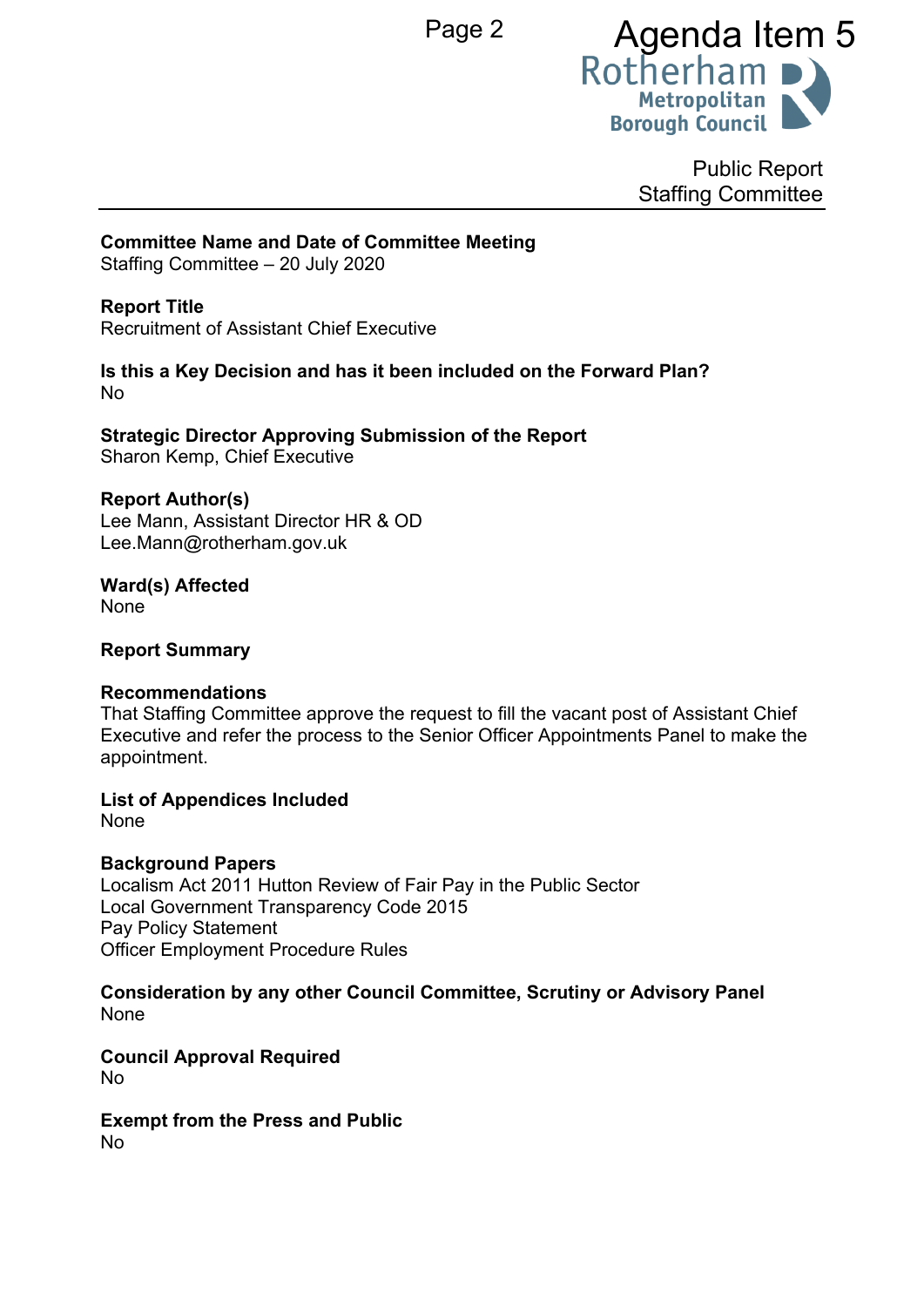# **Recruitment of Assistant Chief Executive**

# **1. Background**

1.1 Following the promotion and move to Barnsley MBC of the Council's previous Assistant Chief Executive, formal arrangements need to be made to fill the post on a permanent basis.

## **2. Key Issues**

- 2.1 Staffing Committee is asked to give their approval to recruit to the vacant Assistant Chief Executive post, which will continue to lead the functions of Policy, Performance and Intelligence, Democratic Services, HR, Communications and Marketing, Change and Innovation and Neighbourhoods.
- 2.2 As per the Officer Employment Procedure Rules and Code of Conduct, if approval is given by Staffing Committee to fill the vacant post, plans will immediately begin for attraction and selection, led by the Senior Officer Appointments Panel. The Senior Appointments Panel shall be comprised of:
	- Leader of the Council
	- Deputy Leader of the Council
	- Relevant Cabinet Member(s)
	- Leader of the Majority Opposition Group
	- Chair of Overview and Scrutiny Management Board
	- Other members to be determined by the Leader of the Council, in order to achieve a representative composition reflecting the diversity of the Council and who will have undertaken appropriate training in respect of recruitment and selection
- 2.3 As per the current Pay Policy Statement, the salary for the Strategic Director post is £102,948 and will be advertised at the current rate (subject to the outcome of pay negotiations for 2020/21).
- 2.4 During the response to COVID-19 a modified recruitment protocol has been agreed and will be utilised if required, including the option to conduct the assessment stages of the recruitment process virtually.

# **3. Options considered and recommended proposal**

3.1 It is recommended to proceed to the appointment of the Assistant Chief Executive position. Continued interim arrangements would not provide the continuity of leadership required.

# **4. Consultation**

4.1 Consultation has taken place with the Chief Executive and Leader of the Council.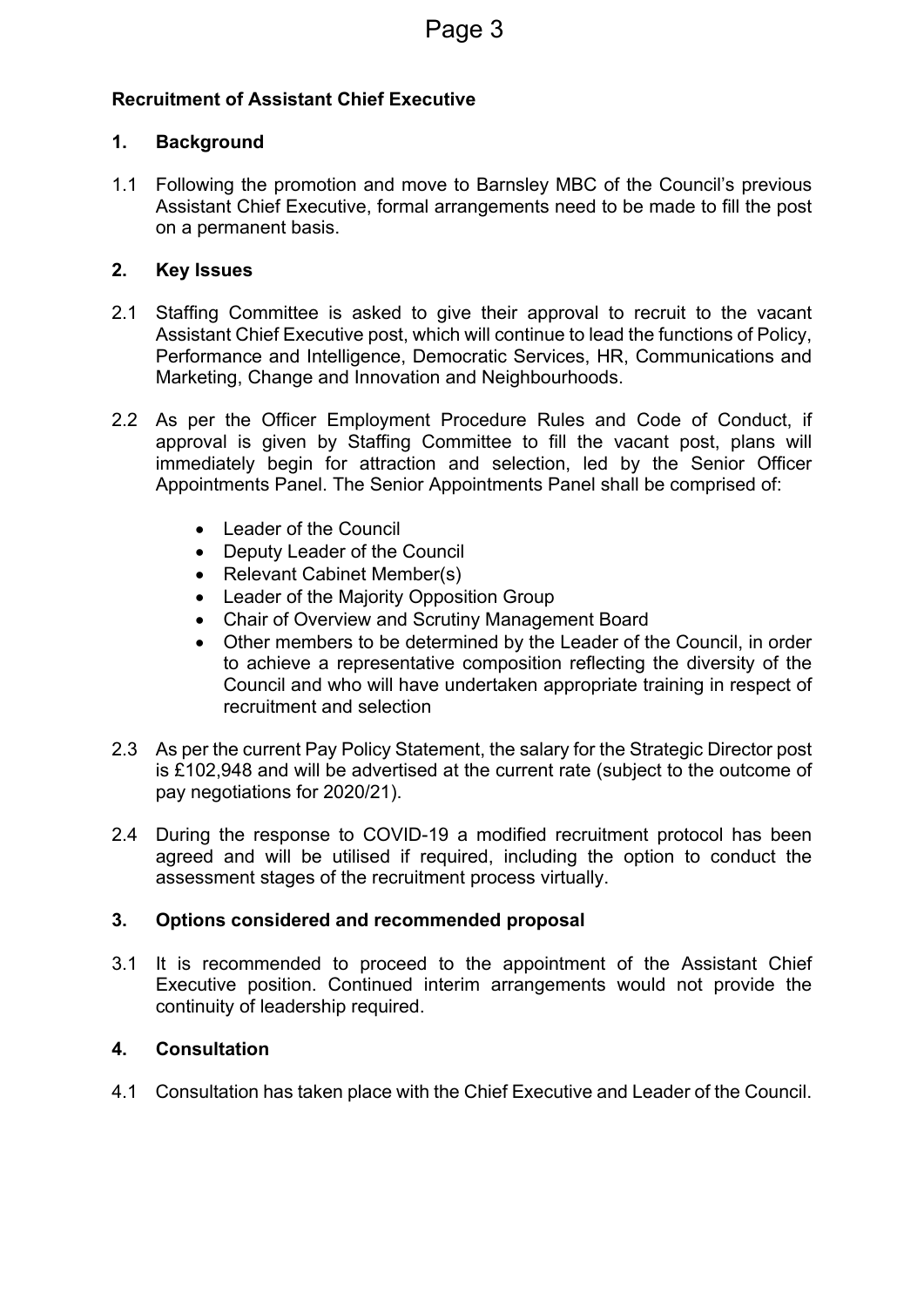# **5. Timetable and Accountability for Implementing this Decision**

- 5.1 As per the Pay Policy Statement, Staffing Committee make recommendations to Council in relation to decisions affecting the remuneration of any post whose remuneration is or is proposed to be or would become £100,000 per annum or above.
- 5.2 Based on current plans and the requirement to have the new Assistant Chief Executive in post prior to the current interim arrangements coming to an end, the post will be advertised for a period of four weeks from mid-July with assessment centre and final interview panels completed by early September.

# **6. Financial and Procurement Implications**

6.1 The Assistant Chief Executive is a budgeted post, therefore the current and future costs of the post are factored into the Council's financial planning. The post salary is £102,948 per annum, however total cost of the post is £132,429 including on-costs.

### **7. Legal Implications**

7.1 There are no direct legal implications arising from this report.

### **8. Human Resources Implications**

- 8.1 An appropriately rewarded workforce motivates employees and meets standards of fairness and equality required by employment legislation.
- 8.2 During a time of significant change for the directorate, it is imperative that a high calibre permanent replacement is sourced and begins employment with the Council prior to the current engagement ending in October 2020.

### **9. Implications for Children and Young People**

9.1 The appointment of a suitably qualified and experienced candidate supports the Council's key priority of every child making the best start in life.

# **10. Equalities and Human Rights Implications**

10.1 Fair pay structures are a requirement of employment and equalities legislation.

# **11. Implications for Partners and Other Directorates**

11.1 The role is a member of the Council's Strategic Leadership Team working corporately with Elected Members and external stakeholders to ensure the Council vision, priorities and values are actively promoted and made a reality.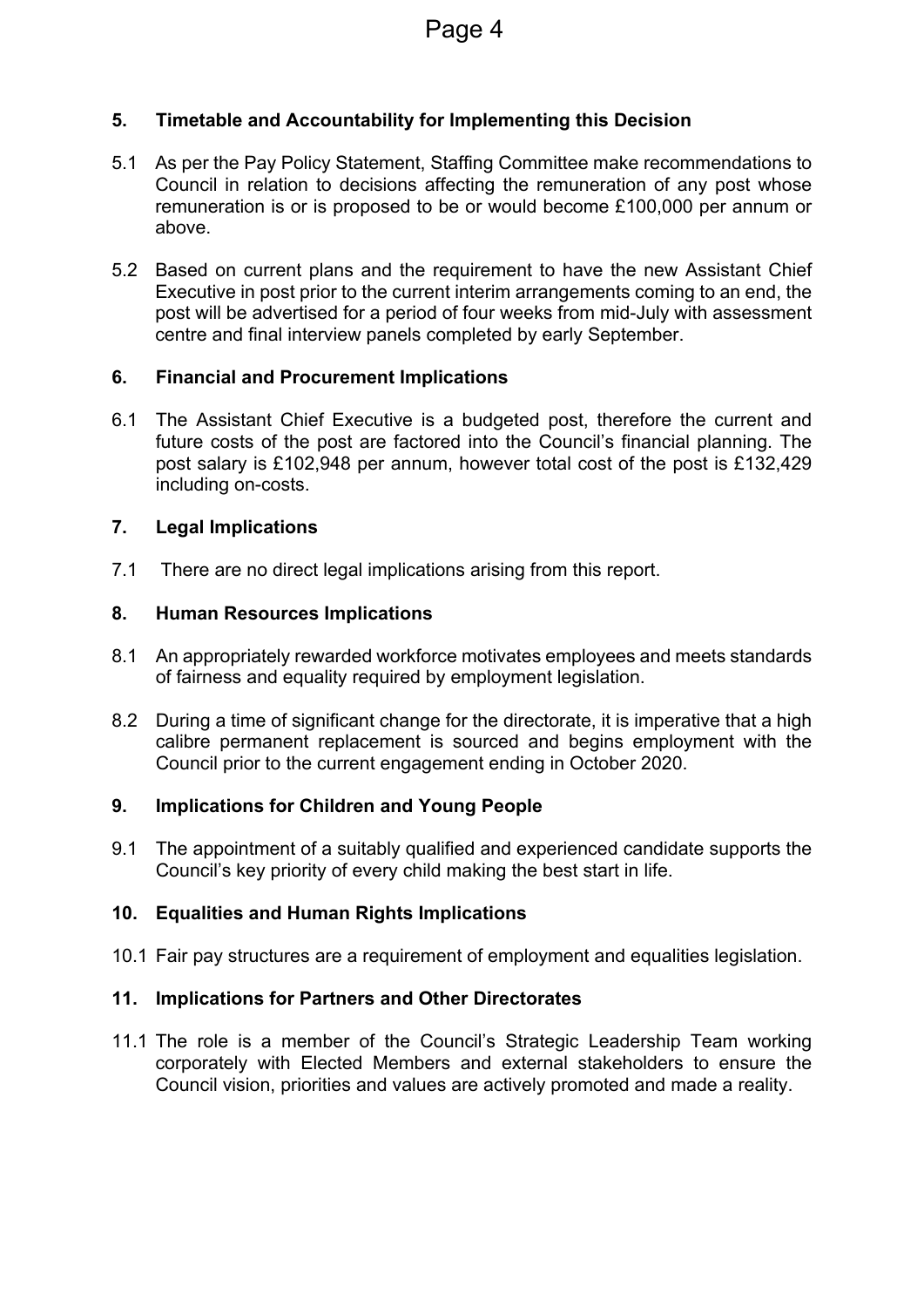# **12. Risks and Mitigation**

12.1 There is a risk that the Council will be unable to deliver continued improvement across directorate services, with an ensuring impact across other directorates due to their corporate role.

### **13. Accountable Officer(s)**

Sharon Kemp, Chief Executive

Approvals obtained from:-

|                                                                                  | <b>Named Officer</b> | <b>Date</b> |
|----------------------------------------------------------------------------------|----------------------|-------------|
| <b>Chief Executive</b>                                                           | Sharon Kemp          | 03/07/20    |
| Strategic Director of Finance &<br><b>Customer Services</b><br>$(S.151$ Officer) | <b>Judith Badger</b> | 26/06/20    |
| <b>Head of Legal Services</b><br>(Monitoring Officer)                            | <b>Bal Nahal</b>     | 26/06/20    |
| <b>Assistant Director of Human</b><br>Resources (if appropriate)                 | Lee Mann             | 23/06/20    |

*Report author: Lee Mann, Assistant Director – HR and OD 07919 302445 or lee.mann@rotherham.gov.uk*

This report is published on the Council's [website](https://moderngov.rotherham.gov.uk/ieDocHome.aspx?Categories=).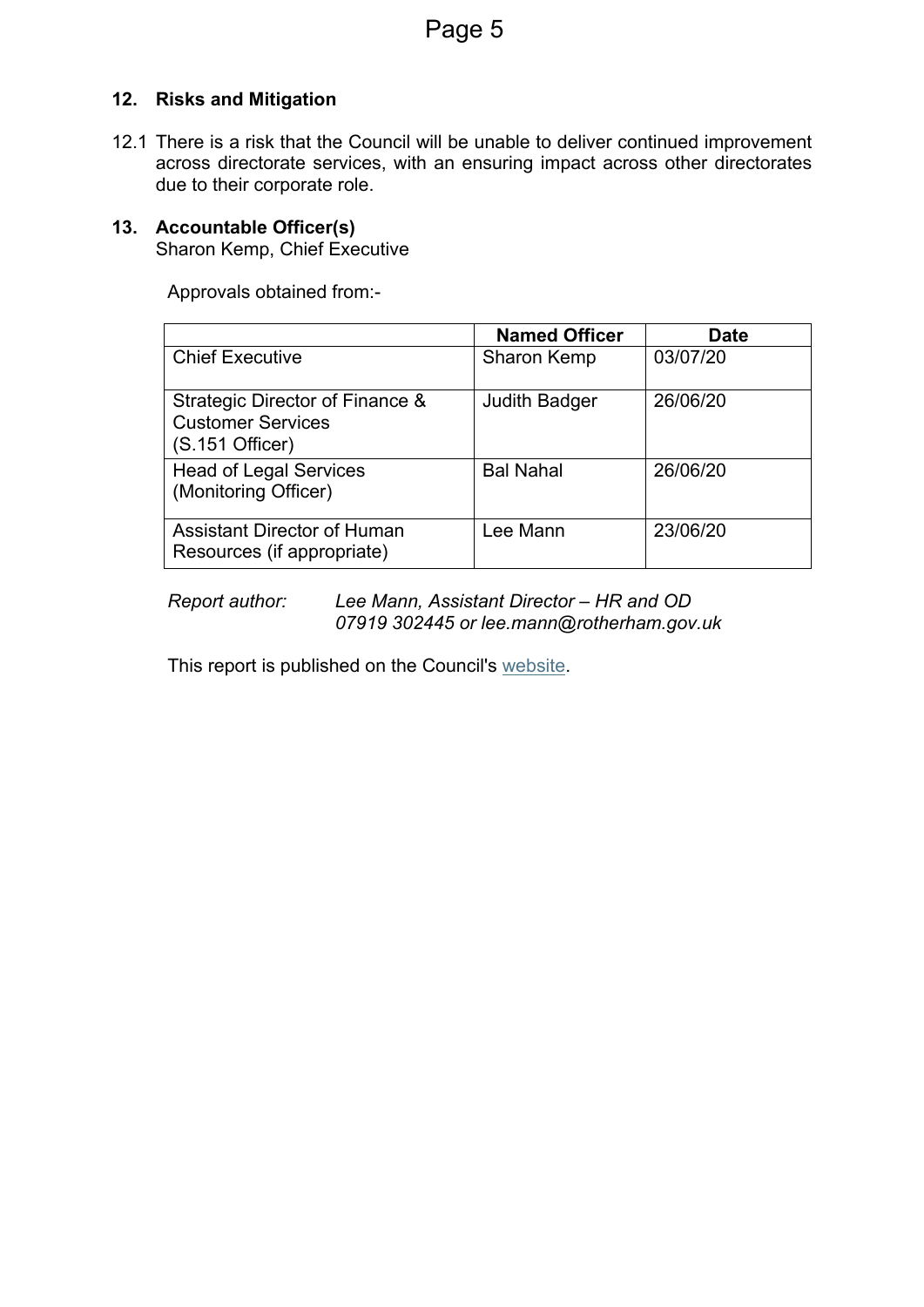

Public Report Staffing Committee

## **Committee Name and Date of Committee Meeting**

Staffing Committee – 20 July 2020

## **Report Title**

Recruitment of Director of Public Health

### **Is this a Key Decision and has it been included on the Forward Plan?** No

**Strategic Director Approving Submission of the Report** Anne Marie Lubanski, Strategic Director of Adult Care, Housing and Public Health

### **Report Author(s)**

Kay Wileman, Human Resources Business Partner Kay.Wileman@rotherham.gov.uk

### **Ward(s) Affected**

None

### **Report Summary**

This report sets out the process for the recruitment of a new Director of Public Health following the current postholder's notice of her intention to retire in October 2020.

### **Recommendations**

- 1. That Staffing Committee approve the request to fill the vacant post of Director of Public Health and refer the process to the Advisory Appointments Committee to make the appointment.
- 2. That the variation to the remuneration package of the Director of Public Health be approved by Council, and the Pay Policy Statement be amended to reflect the revised remuneration package.

### **List of Appendices Included**

None

### **Background Papers**

Localism Act 2011 Hutton Review of Fair Pay in the Public Sector Local Government Transparency Code 2015 Pay Policy Statement Officer Employment Procedure Rules Directors of Public Health in Local Government: Guidance on appointing directors of public health

**Consideration by any other Council Committee, Scrutiny or Advisory Panel** None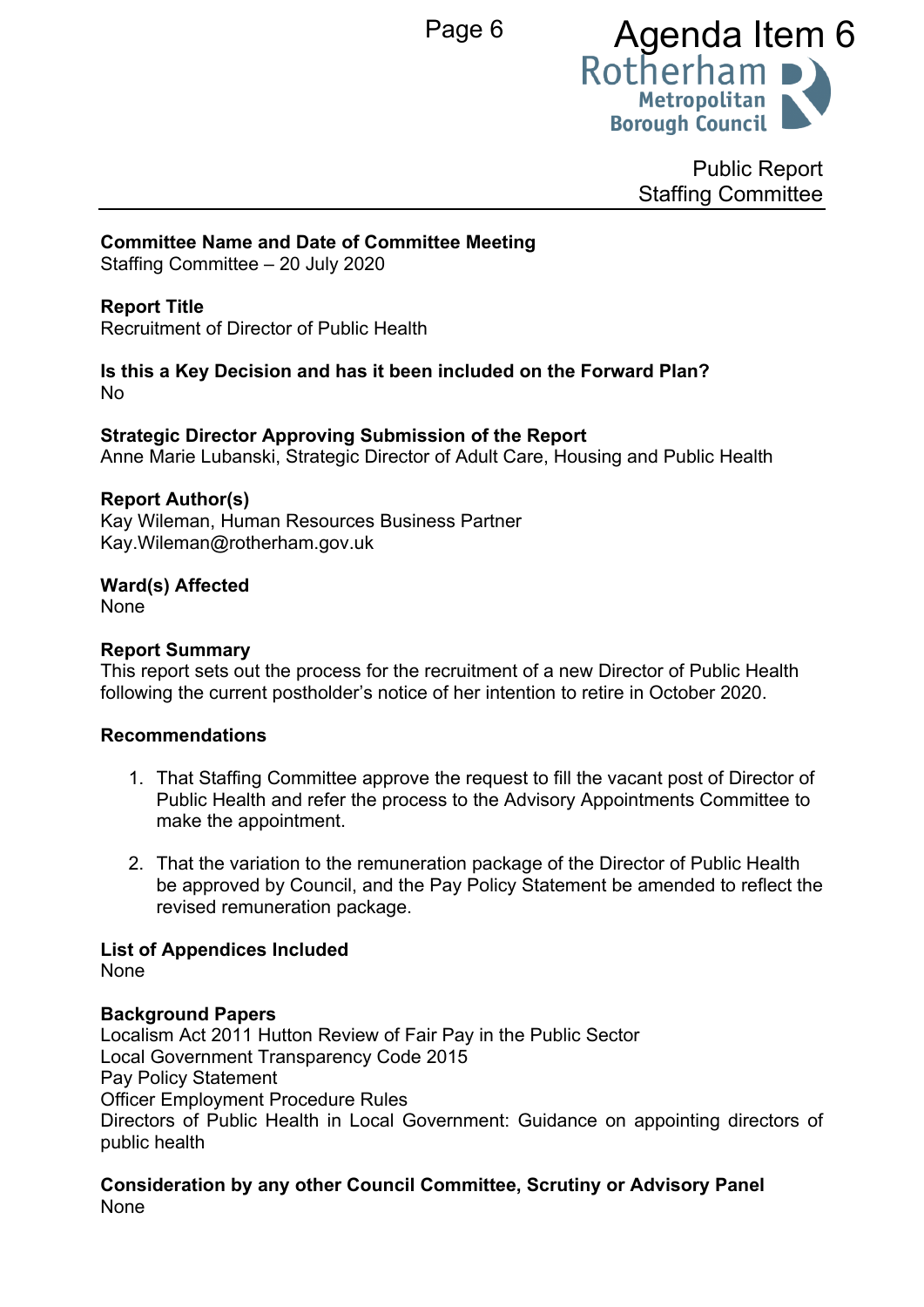**Council Approval Required** Yes

**Exempt from the Press and Public** No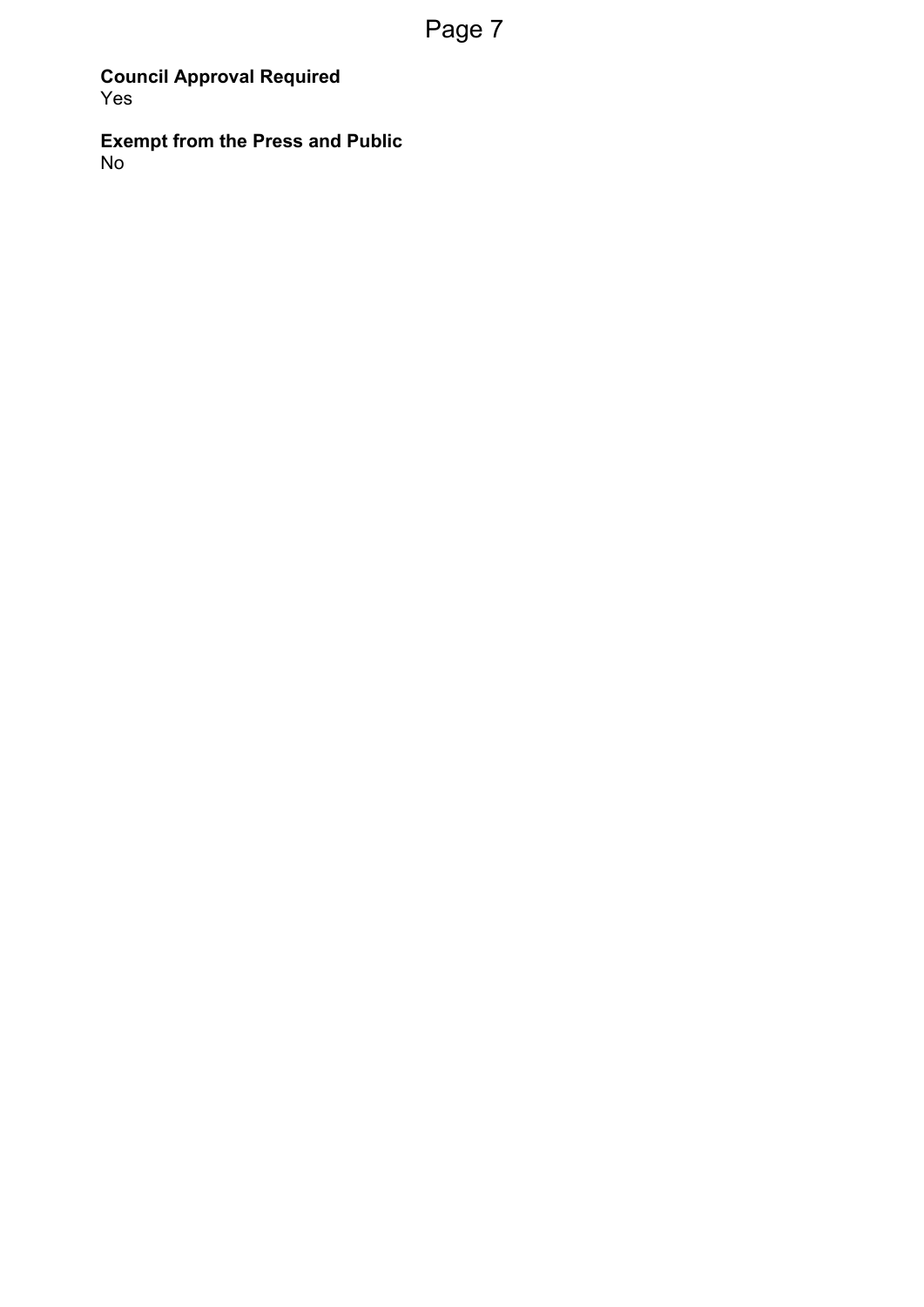# **Recruitment of Director of Public Health**

# **1. Background**

- 1.1 The current Director of Public Health has submitted their written resignation confirming their intention to retire at the end of October 2020.
- 1.2 Formal arrangements need to be made to fill the post on a permanent basis.

# **2. Key Issues**

- 2.1 Staffing Committee is asked to give their approval to recruit a replacement for the Director of Public Health position which is a statutory function under the Health and Social Care Act. The Act sets out that each local authority must, acting jointly with the Secretary of State for Health, appoint an individual responsible for its public health functions. The postholder will continue to lead the public health team and sit under the Adult Care Housing and Public Health Directorate.
- 2.2 As per the Officer Employment Procedure Rules; Code of Conduct and Public Health England's guidance on appointing Directors of Public Health, if approval is given by Staffing Committee to fill the vacant post, plans will immediately begin for attraction and selection, led by the Advisory Appointments Committee. The Advisory Appointments Committee shall be comprised of:
	- *Leader of the Council*
	- *Relevant Cabinet Member*
	- *Leader of the Opposition*
	- an external professional assessor, appointed after consultation with the Faculty of Public Health;
	- the chief executive (or nominated deputy);
	- senior local NHS representation:
	- PHE regional director, or another senior professionally qualified member of PHE acting on their behalf; and
	- (in the case of appointments to posts which have teaching or research commitments), a professional member nominated after consultation with the relevant university.

It is intended to complete recruitment activity by September 2020.

2.3 Based on a three month notice period, it is expected that the successful candidate would take up post during December 2020, which may mean the post would be vacant for up to 6-8 weeks, although the current postholder has offered to extend their notice to a mutually agreed exit date.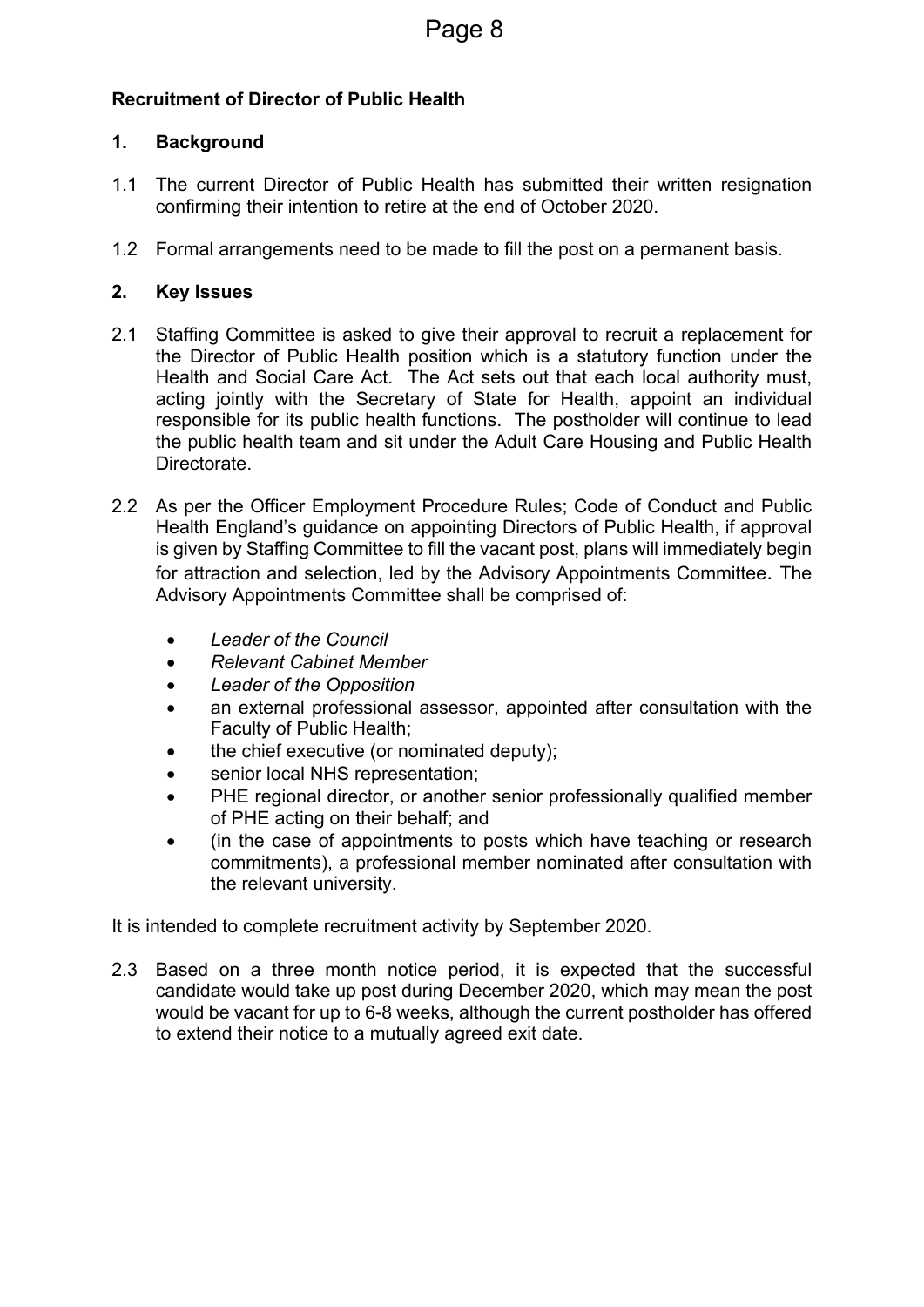- 2.4 In 2014, Commissioners agreed that in order to compete for the recruitment and retention of relevant qualified candidates, either medically qualified or not, that the job had the salary of an Assistant Director of £87,791 and a market supplement of between £9,000 to £20,000 dependant on qualification and experience to take the pay up to a similar amount that the appointee would receive on NHS pay rates. It is proposed that this formula is continued to be used.
- 2.5 The current package for the Director of Public Health post is currently £100,825, consisting of £87,791 Assistant Director salary and a market supplement of £13,034.
- 2.6 During the response to COVID-19 a modified recruitment protocol has been agreed and will be utilised if required, including the option to conduct the assessment stages of the recruitment process virtually.

### **3. Options considered and recommended proposal**

3.1 Due to the statutory function of this post, the only viable option is to recruit on a permanent basis and minimise the impact of the post being vacant, if the current postholder is not able to extend their notice.

### **4. Consultation**

4.1 Consultation has taken place with the Chief Executive and Leader of the Council.

### **5. Timetable and Accountability for Implementing this Decision**

- 5.1 As per the Pay Policy Statement, Staffing Committee make recommendations to Council in relation to decisions affecting the remuneration of any post whose remuneration is or is proposed to be or would become £100,000 per annum or above.
- 5.2 Based on current plans and the requirement to have the new Director of Public Health in post prior to the end of the current postholders notice period, the post will be advertised for a period of four weeks from mid-July with assessment centre and final interview panels completed by early September.

# **6. Financial and Procurement Implications**

6.1 The Director of Public Health post is funded within the Public Health budget and is therefore part of the Council's existing budget and financial plans. The proposed post salary is up to £107,791 per annum including the market supplement, however total cost of the post is £139,920 including on-costs. Based on the current planned departure date of the current postholder, the timing of the recruitment could leave the post vacant for at least one month, providing a saving of around £11,000. The post will incur recruitment costs, these are estimated to be between £15-20k which could be partially offset by the saving arising during the time that the post is vacant. Should the current postholder not leave until the appointee commences then there will be no salary savings to contribute to the recruitment costs and these will need to be managed within the overall Public Health budget.